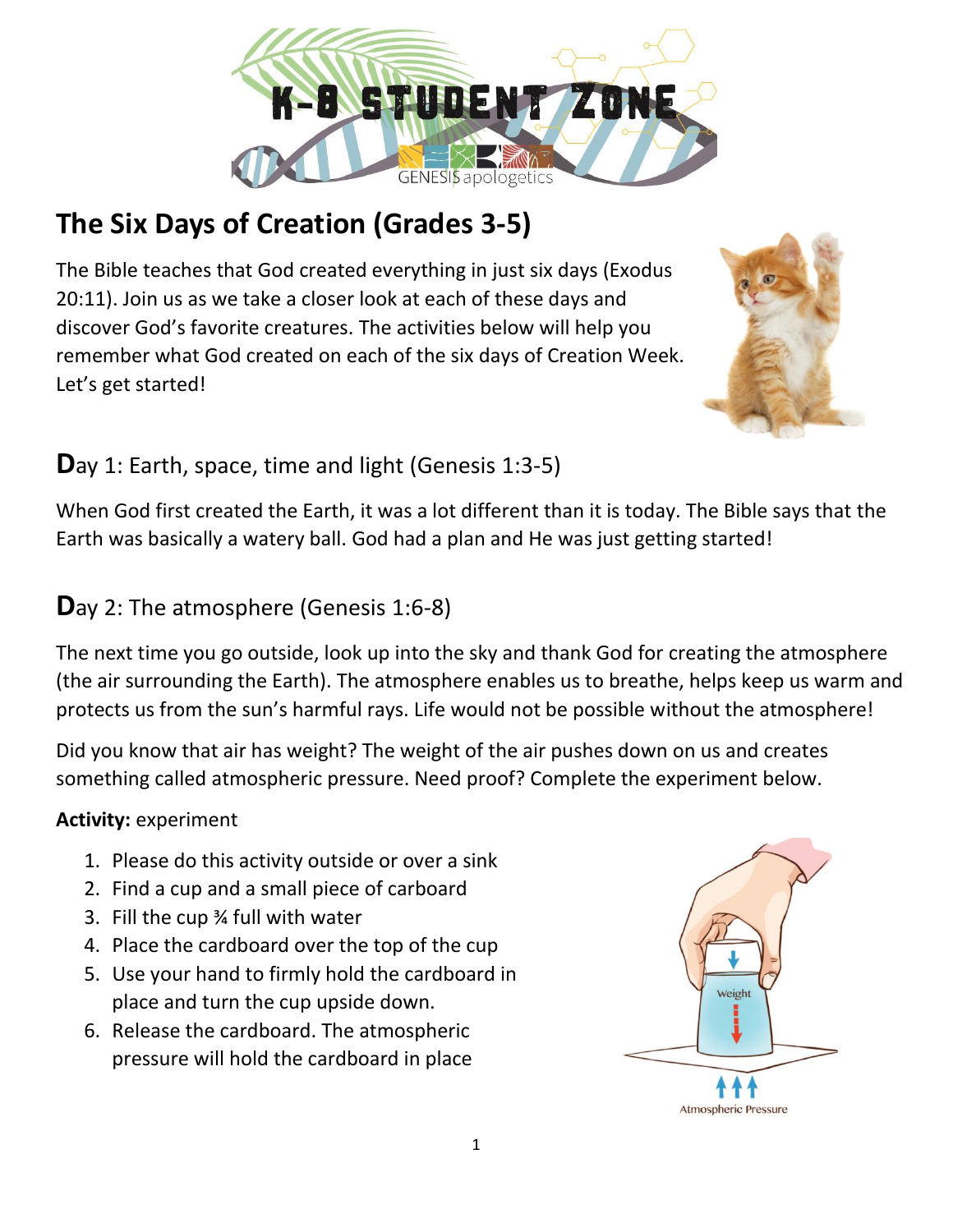# **D**ay 3: Dry land and plants (Genesis 1:9-13)

On Day 3 of Creation Week, God caused dry land to appear and created plants. Many plants are beautiful and provide us with food, shade, and oxygen to breathe. Some can also be used to create medicine.

#### **Activity:** scavenger hunt

- 1. Team up with a parent
- 2. Collect as many of the following items that you can find:
	- flower extending the 4 different types of tree leaves
	- some blades of grass leaf from a bush
- - 2 different rocks twig or small branch
		-
- 
- seeds piece of fruit
- A vegetable
- 3. Tape or glue your items onto to a posterboard and label them.
- 4. For discussion: why do you think God created so many different types of plants?

#### **D**ay 4: The sun, moon and stars (Genesis 1:16)

On Day 4 God created the sun, moon and stars. The sun is extremely important for many reasons. It helps keep us warm and healthy. It also provides energy and helps the plants grow. God knew that we would need the sun!

The moon is very beautiful to look at. It also provides light at night and creates the ocean tides. This helps keep the creatures that live in the ocean healthy and happy.

God created more stars that we could ever count. What is amazing is that God knows each of them by name! (Psalm 147:1-5)

#### **D**ay 5: Sea and flying creatures (Genesis 1:20)

On Day 5 God made creatures that live in water. This includes fish, dolphins, whales, eels, sharks, crabs, lobsters, sea turtles and thousands of other types of creatures!

God also made creatures that fly on day five. This includes birds, bees, dragonflies, bats, flying insects, pterodactyls (winged reptiles) and many others!